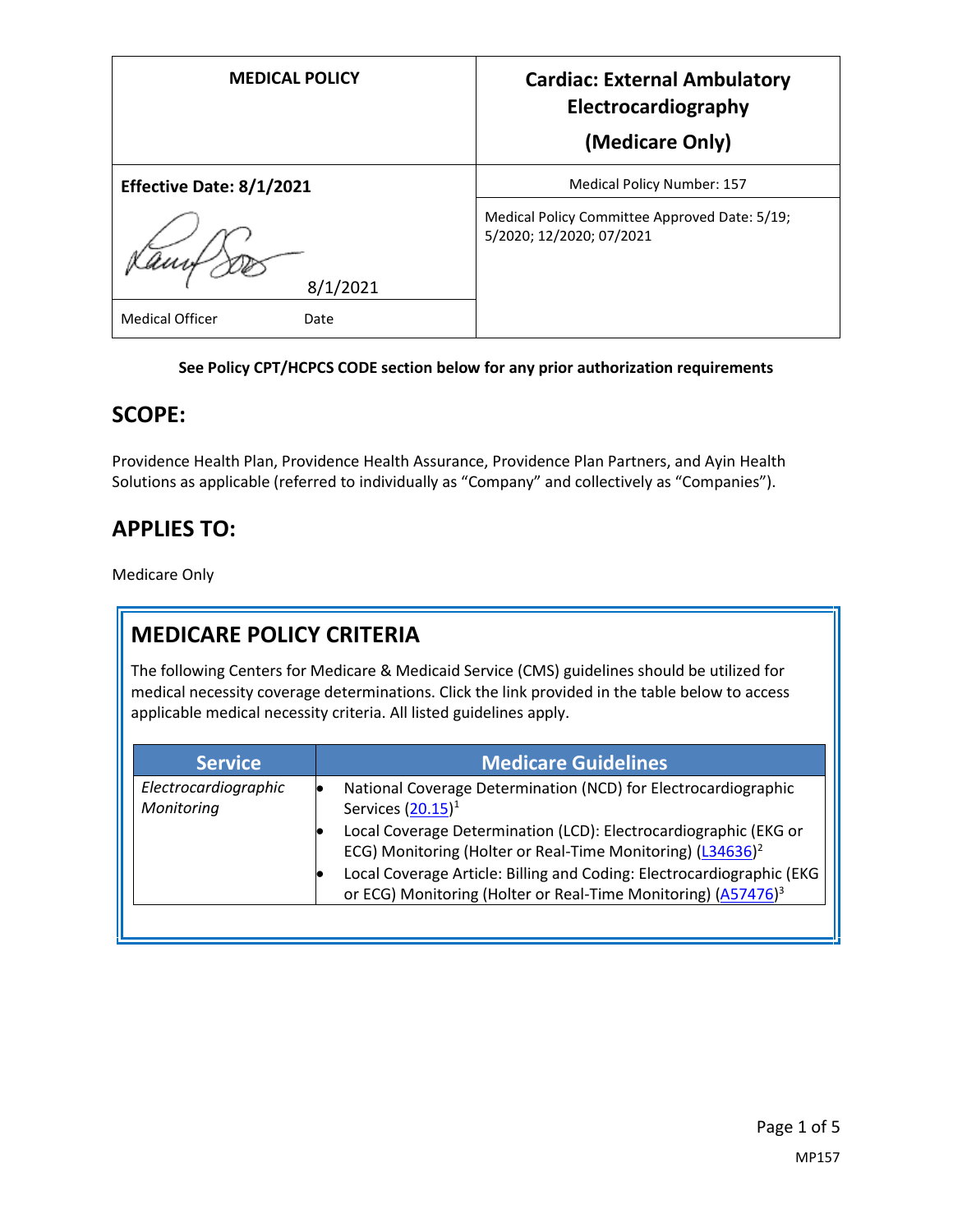**(Medicare Only)**

# **CPT/HCPCS CODES**

| <b>Medicare Only</b>                   |                                                                                                                                                                                                                                                                                                                                                                                                                                                                                                                                                                                          |  |
|----------------------------------------|------------------------------------------------------------------------------------------------------------------------------------------------------------------------------------------------------------------------------------------------------------------------------------------------------------------------------------------------------------------------------------------------------------------------------------------------------------------------------------------------------------------------------------------------------------------------------------------|--|
| <b>Prior Authorization Required</b>    |                                                                                                                                                                                                                                                                                                                                                                                                                                                                                                                                                                                          |  |
|                                        | <b>Mobile Cardiac Outpatient Telemetry (MCOT)</b>                                                                                                                                                                                                                                                                                                                                                                                                                                                                                                                                        |  |
| 93228                                  | External mobile cardiovascular telemetry with electrocardiographic recording,<br>concurrent computerized real time data analysis and greater than 24 hours of accessible<br>ECG data storage (retrievable with query) with ECG triggered and patient selected<br>events transmitted to a remote attended surveillance center for up to 30 days; review<br>and interpretation with report by a physician or other qualified health care professional                                                                                                                                      |  |
| 93229                                  | External mobile cardiovascular telemetry with electrocardiographic recording,<br>concurrent computerized real time data analysis and greater than 24 hours of accessible<br>ECG data storage (retrievable with query) with ECG triggered and patient selected<br>events transmitted to a remote attended surveillance center for up to 30 days; technical<br>support for connection and patient instructions for use, attended surveillance, analysis<br>and transmission of daily and emergent data reports as prescribed by a physician or<br>other qualified health care professional |  |
|                                        | Event Monitor / External Cardiac Loop Recorder (ELR)                                                                                                                                                                                                                                                                                                                                                                                                                                                                                                                                     |  |
| 0497T                                  | External patient-activated, physician- or other qualified health care professional-<br>prescribed, electrocardiographic rhythm derived event recorder without 24 hour<br>attended monitoring; in-office connection                                                                                                                                                                                                                                                                                                                                                                       |  |
| 0498T                                  | External patient-activated, physician- or other qualified health care professional-<br>prescribed, electrocardiographic rhythm derived event recorder without 24 hour<br>attended monitoring; review and interpretation by a physician or other qualified health<br>care professional per 30 days with at least one patient-generated triggered event                                                                                                                                                                                                                                    |  |
| No Prior Authorization Required        |                                                                                                                                                                                                                                                                                                                                                                                                                                                                                                                                                                                          |  |
| <b>External Cardiac Patch Recorder</b> |                                                                                                                                                                                                                                                                                                                                                                                                                                                                                                                                                                                          |  |
| 0295T                                  | Termed 1/1/2021 External electrocardiographic recording for more than 48 hours up to<br>21 days by continuous rhythm recording and storage; includes recording, scanning<br>analysis with report, review and interpretation                                                                                                                                                                                                                                                                                                                                                              |  |
| 0296T                                  | Termed 1/1/2021 External electrocardiographic recording for more than 48 hours up to<br>21 days by continuous rhythm recording and storage; recording (includes connection<br>and initial recording)                                                                                                                                                                                                                                                                                                                                                                                     |  |
| 0297T                                  | Termed 1/1/2021 External electrocardiographic recording for more than 48 hours up to<br>21 days by continuous rhythm recording and storage; scanning analysis with report                                                                                                                                                                                                                                                                                                                                                                                                                |  |
| 0298T                                  | Termed 1/1/2021 External electrocardiographic recording for more than 48 hours up to<br>21 days by continuous rhythm recording and storage; review and interpretation                                                                                                                                                                                                                                                                                                                                                                                                                    |  |
| 93241                                  | External electrocardiographic recording for more than 48 hours up to 7 days by<br>continuous rhythm recording and storage; includes recording, scanning analysis with<br>report, review and interpretation                                                                                                                                                                                                                                                                                                                                                                               |  |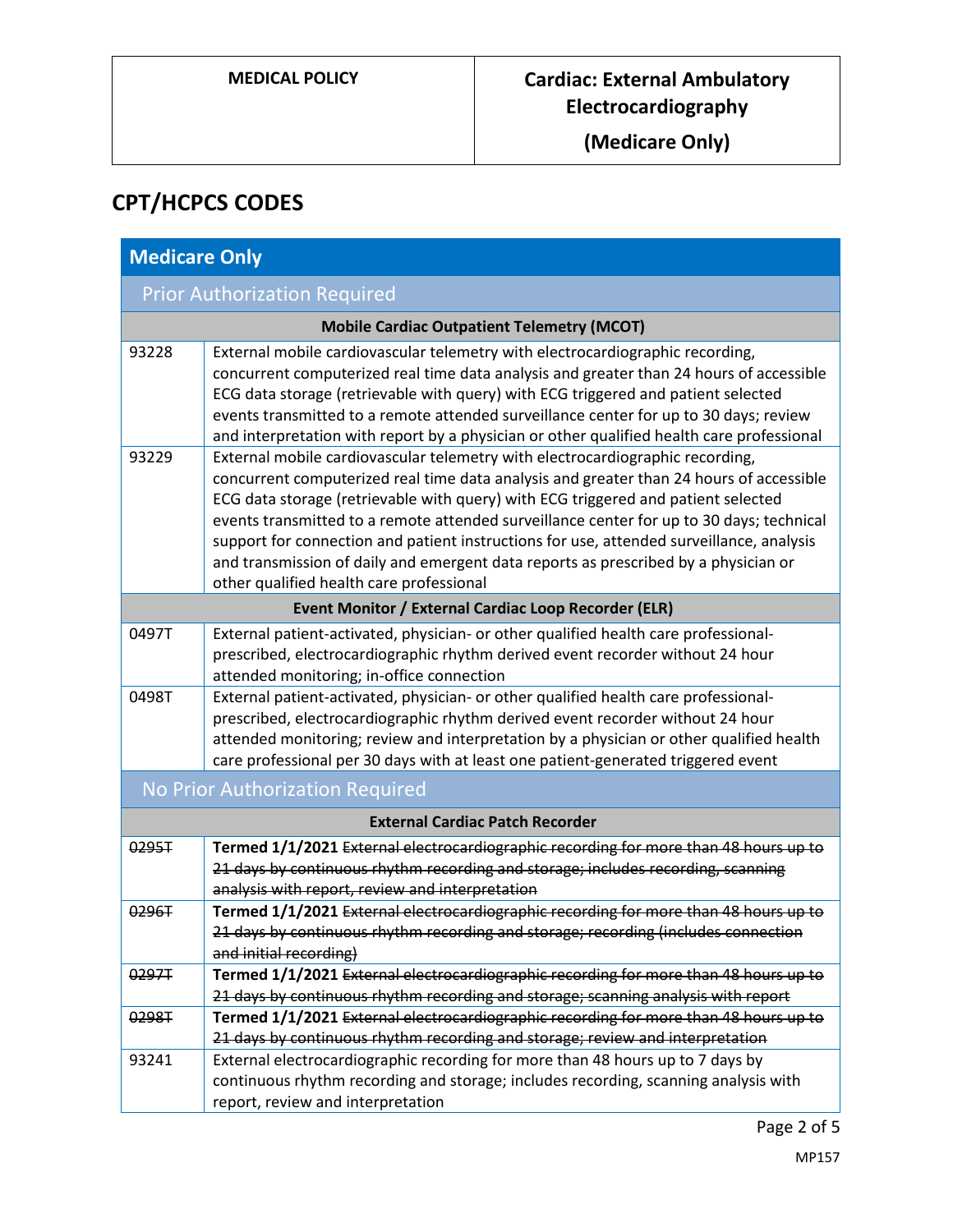## **MEDICAL POLICY Cardiac: External Ambulatory Electrocardiography**

**(Medicare Only)**

| 93242                                                | External electrocardiographic recording for more than 48 hours up to 7 days by                       |  |
|------------------------------------------------------|------------------------------------------------------------------------------------------------------|--|
|                                                      | continuous rhythm recording and storage; recording (includes connection and initial                  |  |
|                                                      | recording)                                                                                           |  |
| 93243                                                | External electrocardiographic recording for more than 48 hours up to 7 days by                       |  |
|                                                      | continuous rhythm recording and storage; scanning analysis with report                               |  |
| 93244                                                | External electrocardiographic recording for more than 48 hours up to 7 days by                       |  |
|                                                      | continuous rhythm recording and storage; review and interpretation                                   |  |
| 93245                                                | External electrocardiographic recording for more than 7 days up to 15 days by                        |  |
|                                                      | continuous rhythm recording and storage; includes recording, scanning analysis with                  |  |
|                                                      | report, review and interpretation                                                                    |  |
| 93246                                                | External electrocardiographic recording for more than 7 days up to 15 days by                        |  |
|                                                      | continuous rhythm recording and storage; recording (includes connection and initial                  |  |
|                                                      | recording)                                                                                           |  |
| 93247                                                | External electrocardiographic recording for more than 7 days up to 15 days by                        |  |
|                                                      | continuous rhythm recording and storage; scanning analysis with report                               |  |
| 93248                                                | External electrocardiographic recording for more than 7 days up to 15 days by                        |  |
|                                                      | continuous rhythm recording and storage; review and interpretation                                   |  |
|                                                      | <b>Holter Monitor</b>                                                                                |  |
|                                                      | External electrocardiographic recording up to 48 hours by continuous rhythm recording                |  |
| 93224                                                | and storage; includes recording, scanning analysis with report, review and interpretation            |  |
|                                                      | by a physician or other qualified health care professional                                           |  |
| 93225                                                | External electrocardiographic recording up to 48 hours by continuous rhythm recording                |  |
|                                                      | and storage; recording (includes connection, recording, and disconnection)                           |  |
| 93226                                                | External electrocardiographic recording up to 48 hours by continuous rhythm recording                |  |
|                                                      | and storage; scanning analysis with report                                                           |  |
|                                                      | External electrocardiographic recording up to 48 hours by continuous rhythm recording                |  |
| 93227                                                | and storage; review and interpretation by a physician or other qualified health care<br>professional |  |
|                                                      |                                                                                                      |  |
| Event Monitor / External Cardiac Loop Recorder (ELR) |                                                                                                      |  |
| 93268                                                | External patient and, when performed, auto activated electrocardiographic rhythm                     |  |
|                                                      | derived event recording with symptom-related memory loop with remote download                        |  |
|                                                      | capability up to 30 days, 24-hour attended monitoring; includes transmission, review                 |  |
|                                                      | and interpretation by a physician or other qualified health care professional                        |  |
| 93270                                                | External patient and, when performed, auto activated electrocardiographic rhythm                     |  |
|                                                      | derived event recording with symptom-related memory loop with remote download                        |  |
|                                                      | capability up to 30 days, 24-hour attended monitoring; recording (includes connection,               |  |
|                                                      | recording, and disconnection)                                                                        |  |
| 93271                                                | External patient and, when performed, auto activated electrocardiographic rhythm                     |  |
|                                                      | derived event recording with symptom-related memory loop with remote download                        |  |
|                                                      | capability up to 30 days, 24-hour attended monitoring; transmission and analysis                     |  |
| 93272                                                | External patient and, when performed, auto activated electrocardiographic rhythm                     |  |
|                                                      | derived event recording with symptom-related memory loop with remote download                        |  |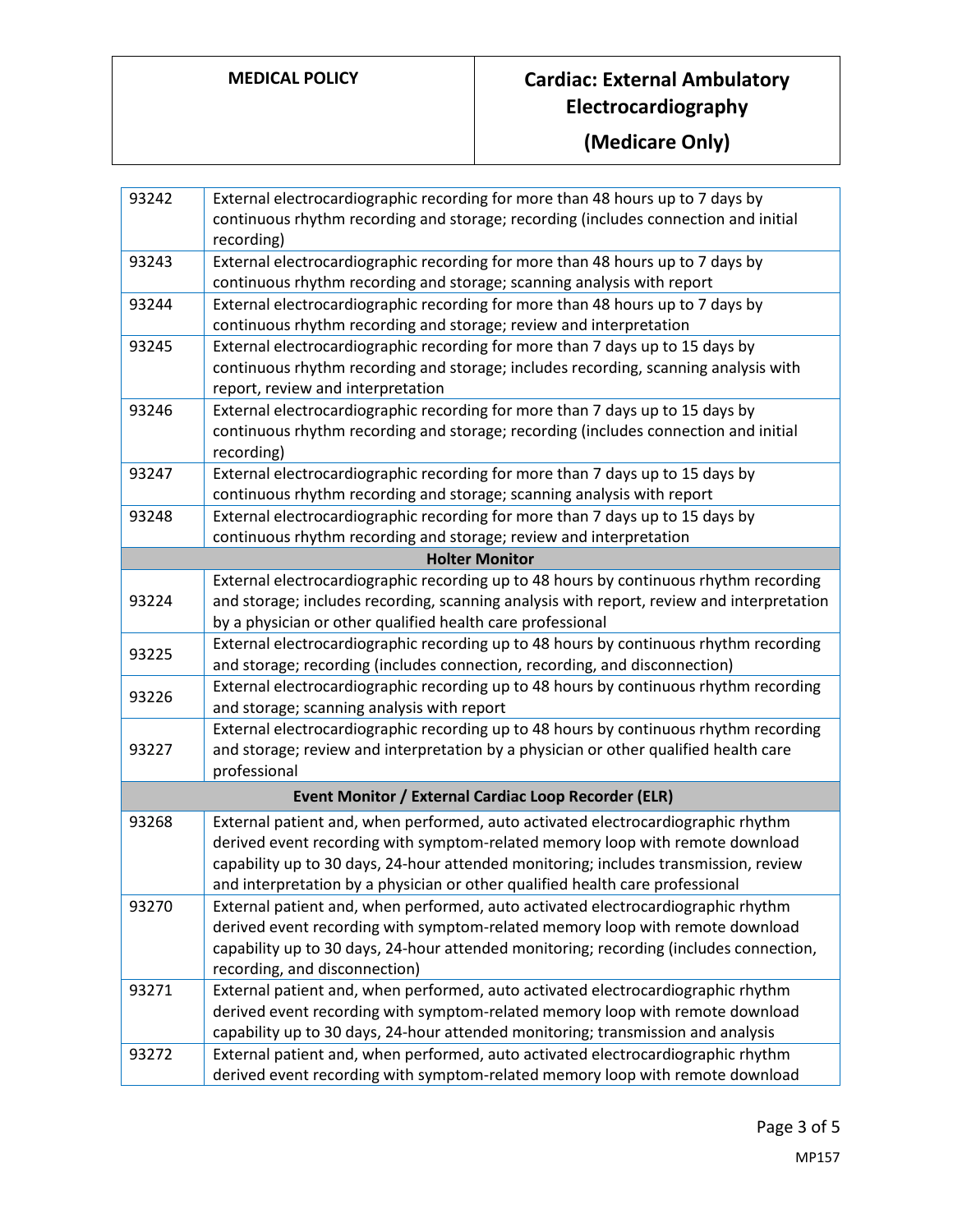### **MEDICAL POLICY Cardiac: External Ambulatory Electrocardiography**

**(Medicare Only)**

|                                                                                                                                                                                               | capability up to 30 days, 24-hour attended monitoring; review and interpretation by a physician or other qualified health care professional |
|-----------------------------------------------------------------------------------------------------------------------------------------------------------------------------------------------|---------------------------------------------------------------------------------------------------------------------------------------------|
|                                                                                                                                                                                               | <b>Unlisted Codes</b>                                                                                                                       |
| All unlisted codes will be reviewed for medical necessity, correct coding, and pricing at the<br>claim level. If an unlisted code is billed related to services addressed in this policy then |                                                                                                                                             |
| prior-authorization is required.                                                                                                                                                              |                                                                                                                                             |
| 93799                                                                                                                                                                                         | Unlisted cardiovascular service or procedure                                                                                                |
|                                                                                                                                                                                               |                                                                                                                                             |

## **INSTRUCTIONS FOR USE**

Company Medical Policies serve as guidance for the administration of plan benefits. Medical policies do not constitute medical advice nor a guarantee of coverage. Company Medical Policies are reviewed annually and are based upon published, peer-reviewed scientific evidence and evidence-based clinical practice guidelines that are available as of the last policy update. The Companies reserve the right to determine the application of Medical Policies and make revisions to Medical Policies at any time. Providers will be given at least 60-days notice of policy changes that are restrictive in nature.

The scope and availability of all plan benefits are determined in accordance with the applicable coverage agreement. Any conflict or variance between the terms of the coverage agreement and Company Medical Policy will be resolved in favor of the coverage agreement.

## **REGULATORY STATUS**

#### Mental Health Parity Statement

Coverage decisions are made on the basis of individualized determinations of medical necessity and the experimental or investigational character of the treatment in the individual case. In cases where medical necessity is not established by policy for specific treatment modalities, evidence not previously considered regarding the efficacy of the modality that is presented shall be given consideration to determine if the policy represents current standards of care.

### **REFERENCES**

- 1. Centers for Medicare & Medicaid Services. National Coverage Determination (NCD) for Electrocardiographic Services (20.15). Effective Date of this Version: 8/26/2004. [https://www.cms.gov/medicare-coverage-database/details/ncd-details.aspx?NCDId=179.](https://www.cms.gov/medicare-coverage-database/details/ncd-details.aspx?NCDId=179) Accessed 05/31/2021.
- 2. Centers for Medicare & Medicaid Services, Local Coverage Determination (LCD): Electrocardiographic (EKG or ECG) Monitoring (Holter or Real-Time Monitoring) (L34636). Revision Effective Date: For services performed on or after 01/01/2021. [https://www.cms.gov/medicare-coverage-database/details/lcd-details.aspx?LCDId=34636.](https://www.cms.gov/medicare-coverage-database/details/lcd-details.aspx?LCDId=34636) Accessed 05/31/2021.